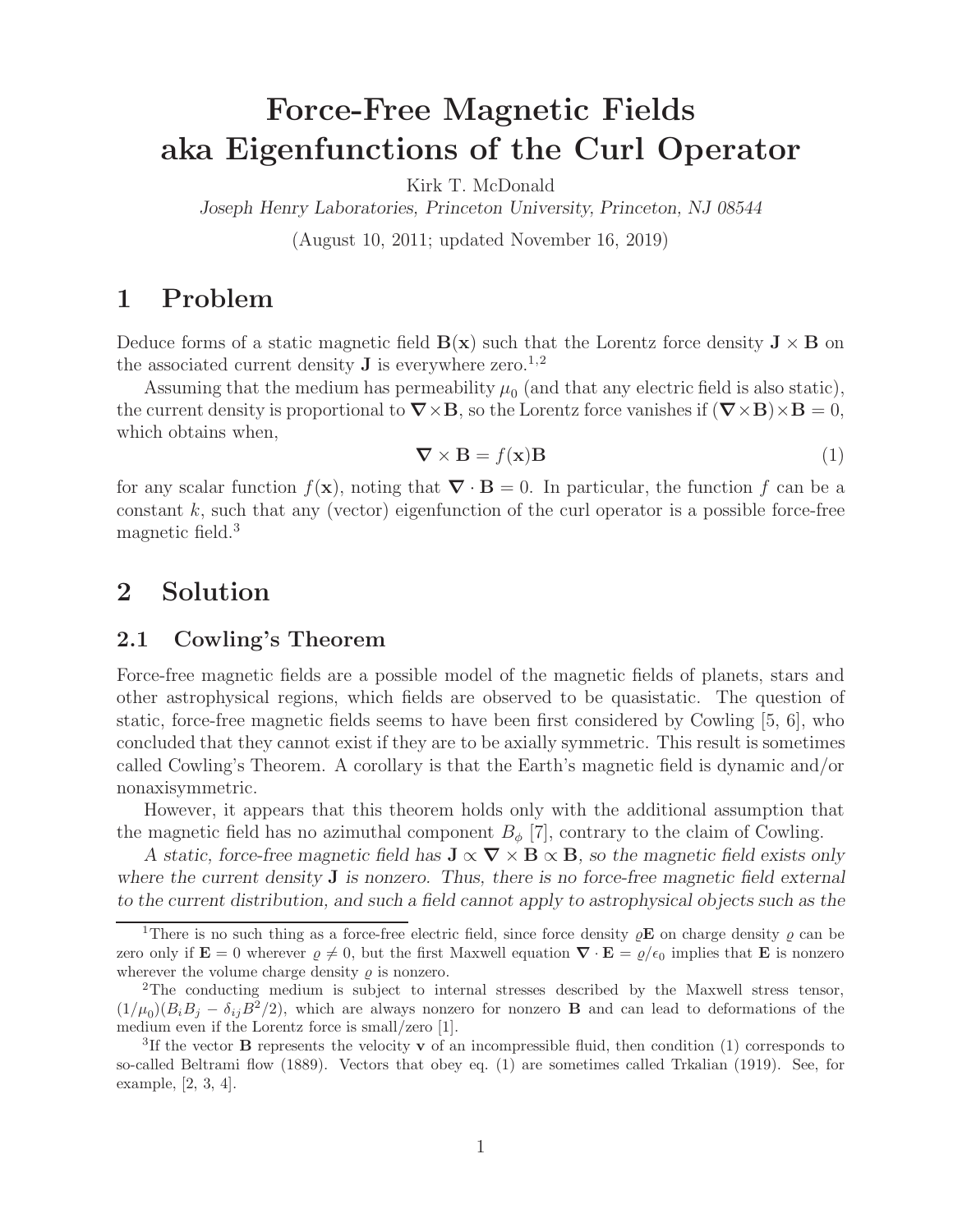*Earth and Sun that have external magnetic fields. Thus, the corollary of Cowling's theorem that the Earth's magnetic field is dynamic and/or nonaxisymmetric appears to be basically correct.*<sup>4</sup> *However, the concept of a static, force-free magnetic field remains interesting in principle.*

#### **2.2 Lundquist's Solution**

The first demonstration of a static, force-free magnetic field is due to Lundquist  $[9, 10]$ ,<sup>5</sup> who considered eq. (1) with  $f = k$  in cylindrical coordinates  $(\rho, \phi, z)$  for fields with dependence only  $\rho$ ,

$$
\frac{\partial B_z}{\partial \rho} = -kB_{\phi}, \qquad \frac{1}{\rho} \frac{\partial(\rho B_{\phi})}{\partial \rho} = kB_z.
$$
 (2)

A particular solution to eq. (2) is,

$$
B_{\rho} = 0, \qquad B_{\phi} = J_1(k\rho), \qquad B_z = J_0(k\rho), \tag{3}
$$

where  $J_0$  and  $J_1$  are Bessel functions. The field lines are helices [9], and since the Bessel functions are oscillatory in  $\rho$  there are both left- and righthanded helices, and ones with both positive and negative  $B_z$ . Such a complex field pattern seems somewhat unlikely to occur in Nature, but it is suggestive that other force-free forms exist as well.

#### **2.3 Other Simple Force-Free Magnetic Fields**

In rectangular coordinates a force-free field that depends only on z obeys,

$$
\frac{\partial B_y}{\partial z} = -kB_x, \qquad \frac{\partial B_x}{\partial z} = kB_y.
$$
\n(4)

A particular solution to eq. (4) is,

$$
B_x = \cos kz, \qquad B_y = -\sin kz, \qquad B_z = 0,
$$
\n<sup>(5)</sup>

for which  $\nabla \cdot \mathbf{B} = 0$ . The lines of **B** are straight in any plane of constant z, making angle  $\phi = kz$  to the x-axis. As with the example in sec. 2.2, this is not a physically plausible field configuration.

A force-free field that depends only on  $z$  in cylindrical coordinates must obey,

$$
\frac{\partial B_{\phi}}{\partial z} = -kB_{\rho}, \qquad \frac{\partial B_{\rho}}{\partial z} = kB_{\phi}, \qquad \frac{B_{\phi}}{\rho} = kB_{z}.
$$
 (6)

A particular solution to eq. (6) is,

$$
B_{\rho} = B_0, \qquad B_{\phi} = 0, \qquad B_z = 0.
$$
 (7)

 ${}^{4}$ For a simplified discussion, see pp. 6-7 of  $[8]$ .

<sup>&</sup>lt;sup>5</sup>Equation (3) with **B** interpreted as fluid velocity **v** dates back to [11].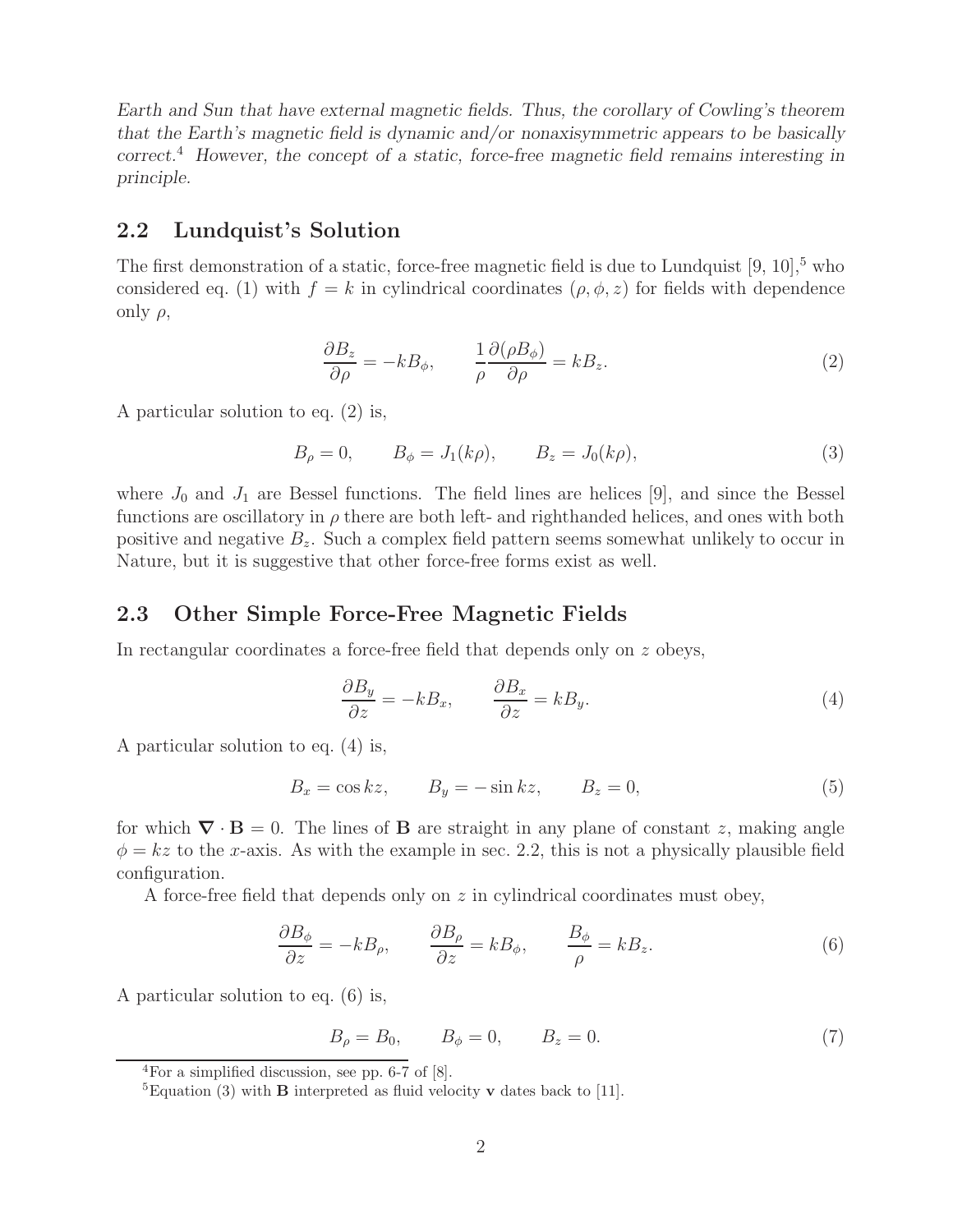However,  $\nabla \cdot \mathbf{B} = B - \frac{0}{\rho}$ , so eq. (7) cannot represent a magnetic field (contrary to a claim in sec. II(a) of  $[12]$ ).

In spherical coordinates  $(r, \theta, \phi)$  a force free field that depends only on r obeys,

$$
B_{\phi} = kr \tan \theta B_r, \qquad \frac{\partial (rB_{\phi})}{\partial r} = -kr B_{\theta}, \qquad \frac{\partial (rB_{\theta})}{\partial r} = kr B_{\phi}, \qquad (8)
$$

for which there is no nontrivial solution, contrary to a claim in sec. III(a) of  $[12]$ .

*It appears that a more general method is needed to deduce the forms of additional forcefree magnetic fields.*

#### **2.4 A General Solution**

Considerations [13] subsequent to Lundquist's [9, 10] soon led to a general solution for forcefree magnetic fields [14, 15, 16, 17].<sup>6</sup> Taking the curl of eq. (1) with  $f = k$ , we have that,

$$
\nabla \times (\nabla \times \mathbf{B}) = \nabla (\nabla \cdot \mathbf{B}) - \nabla^2 \mathbf{B} = k^2 \mathbf{B},
$$
\n(9)

and hence, force-free magnetic fields are a subset of solutions to the vector Helmholtz equation,

$$
(\nabla^2 + k^2)\mathbf{B} = 0.
$$
\n(10)

A useful decomposition of solutions to the vector Helmholtz equation is due to Hansen [18] (see also sec. 7.1 of [19]), in which we write the field **B** as a linear sum of three fields,

$$
\mathbf{S} = \nabla \psi, \qquad \mathbf{T} = \nabla \times \psi \mathbf{a} = \nabla \psi \times \mathbf{a}, \qquad \text{and} \qquad \mathbf{P} = \frac{1}{k} \nabla \times \mathbf{T}, \tag{11}
$$

for any function  $\psi$  that obeys the scalar Helmholtz equation,

$$
(\nabla^2 + k^2)\psi = 0,\t(12)
$$

where **a** is either a constant vector or the position vector  $\mathbf{x}$  (=  $r\hat{\mathbf{r}}$  in spherical coordinates  $(r, \theta, \phi)$ ). The three fields **S**, **T** and **P** have been named scaloidal, toroidal and poloidal, respectively, by Elasser [20].<sup>7</sup> The scaloidal/irrotational term **S** does not contribute to magnetic fields, which obey  $\nabla \cdot \mathbf{B} = 0$ , and we have that,

$$
\mathbf{B} = \mathbf{P} + \mathbf{T}.\tag{13}
$$

Since **T** obeys eq. (10), and  $\nabla \cdot \mathbf{T} = 0$ , it follows from eq. (11) that,

$$
\nabla \times \mathbf{P} = \frac{1}{k} \nabla \times (\nabla \times \mathbf{T}) = -\frac{1}{k} \nabla^2 \mathbf{T} = k \mathbf{T}, \quad \text{and} \quad \mathbf{T} = \frac{1}{k} \nabla \times \mathbf{P}, \quad (14)
$$

and hence,

$$
\nabla \times \mathbf{B} = \nabla \times \mathbf{P} + \nabla \times \mathbf{T} = k\mathbf{T} + k\mathbf{P} = k\mathbf{B}.
$$
 (15)

 ${}^6$ Independently, general solutions to eq. (1) with **B** interpreted as fluid velocity **v** have been developed by several authors, as summarized in [2, 3].

<sup>&</sup>lt;sup>7</sup>Equation (11) is a variant on the Helmholtz decomposition of any vector field (see, for example, [21]), in which **S** corresponds to the irrotational part, and  $P + T$  to the rotational part, of **B**.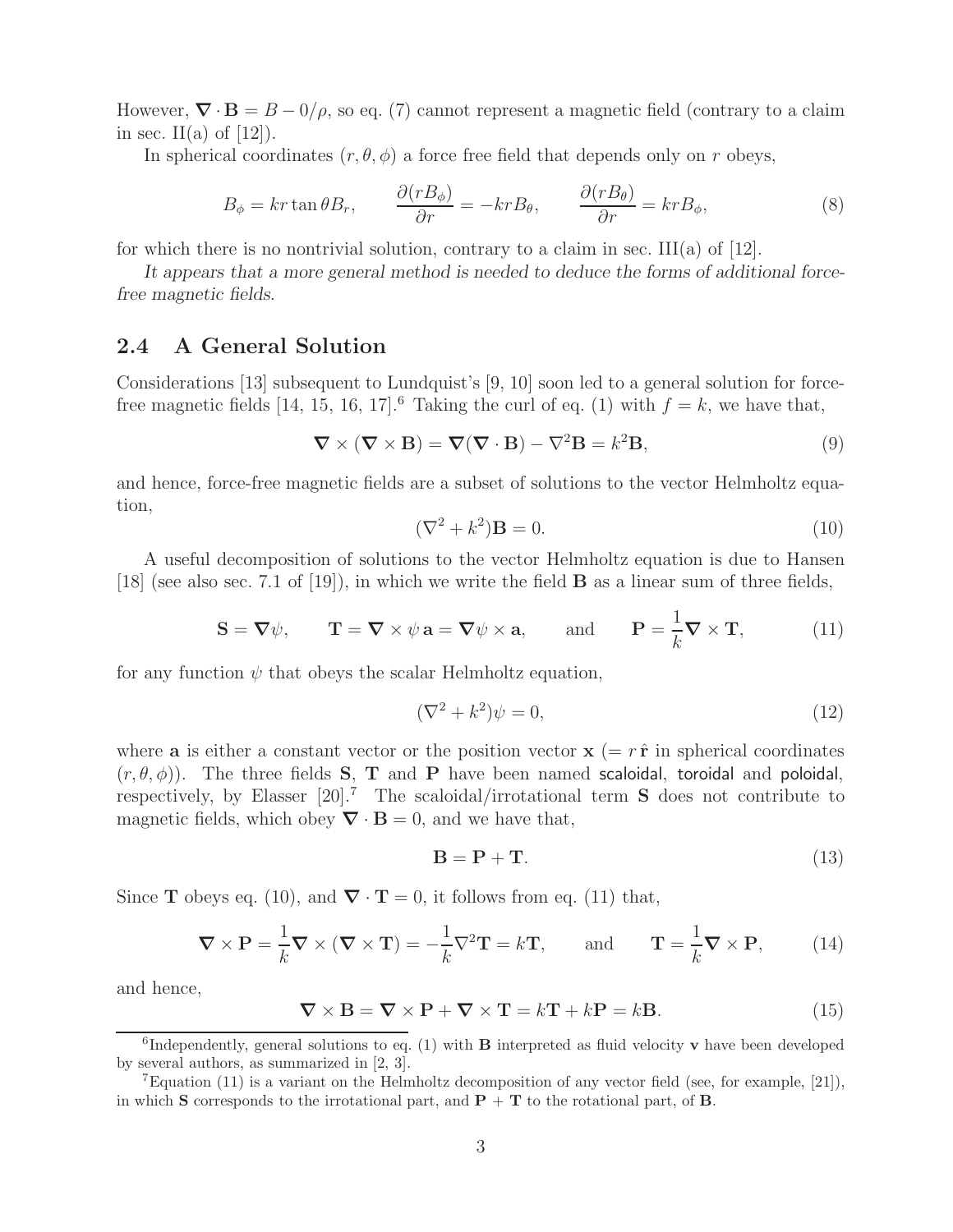Thus, the form (13) is an eigenfunction of the curl operator, and is a force-free magnetic field.<sup>8</sup>

It remains to consider a general set of solutions  $\psi$  to the scalar Helmholtz wave equation (12), which has separable solutions in 11 coordinate systems [23]. Here, we consider the basic three. $9,10$ 

#### **2.4.1 Solution in Rectangular Coordinates**

Solutions to the scalar Helmholtz wave equation (12) in rectangular coordinates have the form of plane waves,

$$
\psi = e^{i\mathbf{k}\cdot\mathbf{x}},\tag{17}
$$

where the wave vector  $\mathbf{k} = (k_x, k_y, k_z)$  can have complex components, so long as  $k^2 =$  $k_x^2 + k_y^2 + k_z^2$ . Then,

$$
\nabla \psi = i\mathbf{k} e^{i\mathbf{k}\cdot\mathbf{x}},\tag{18}
$$

and the toroidal component of the force-free magnetic field can be taken as,

$$
\mathbf{T} = \nabla \psi \times \mathbf{x} = i\mathbf{k} \times \mathbf{x} e^{i\mathbf{k} \cdot \mathbf{x}},\tag{19}
$$

from which we obtain the poloidal component as,

$$
\mathbf{P} = \frac{1}{k} \nabla \times \mathbf{T} = \nabla \times (i\hat{\mathbf{k}} \times \mathbf{x} e^{i\mathbf{k} \cdot \mathbf{x}}) = i\hat{\mathbf{k}} \nabla \cdot (\mathbf{x} e^{i\mathbf{k} \cdot \mathbf{x}}) - i(\hat{\mathbf{k}} \cdot \nabla) \mathbf{x} e^{i\mathbf{k} \cdot \mathbf{x}}
$$
  
=  $3i\hat{\mathbf{k}} e^{i\mathbf{k} \cdot \mathbf{x}} - \hat{\mathbf{k}} (\mathbf{k} \cdot \mathbf{x}) e^{i\mathbf{k} \cdot \mathbf{x}} - i\hat{\mathbf{k}} e^{i\mathbf{k} \cdot \mathbf{x}} + k \mathbf{x} e^{i\mathbf{k} \cdot \mathbf{x}}.$  (20)

Thus, a force-free magnetic field can be written as,

$$
\mathbf{B} = \mathbf{P} + \mathbf{T} = [2i\hat{\mathbf{k}} - (\mathbf{k} \cdot \mathbf{x})\hat{\mathbf{k}} + k\mathbf{x} + i\mathbf{k} \times \mathbf{x}] e^{i\mathbf{k}\cdot\mathbf{x}}.
$$
 (21)

For example, if  $\mathbf{k} = (0, 0, k)$ , then,

$$
\mathbf{B} = [2i\hat{\mathbf{z}} - kz\hat{\mathbf{z}} + k\mathbf{x} - iky\hat{\mathbf{x}} + ikx\hat{\mathbf{y}}]e^{ikz} = [k(x - iy)\hat{\mathbf{x}} + k(y + ix)\hat{\mathbf{y}} + 2i\hat{\mathbf{z}}]e^{ikz}.
$$
 (22)

Alternatively, the toroidal component of the force-free magnetic field can be taken as,

$$
\mathbf{T} = \nabla \psi \times \mathbf{a} = i\mathbf{k} \times \mathbf{a} e^{i\mathbf{k} \cdot \mathbf{x}},\tag{23}
$$

for any constant vector **a**. In this case the poloidal component is,

$$
\mathbf{P} = \frac{1}{k} \nabla \times \mathbf{T} = \nabla \times (i\hat{\mathbf{k}} \times \mathbf{a} e^{i\mathbf{k} \cdot \mathbf{x}}) = -\mathbf{k} \times (\hat{\mathbf{k}} \times \mathbf{a}) e^{i\mathbf{k} \cdot \mathbf{x}} = [k\mathbf{a} - (\mathbf{k} \cdot \mathbf{a})\hat{\mathbf{k}}] e^{i\mathbf{k} \cdot \mathbf{x}}.
$$
 (24)

<sup>8</sup>A variant on the above is that for any magnetic field **B**<sup> $\prime$ </sup> that satisfies the vector Helmholtz equation  $(10)$ , the field,

$$
\mathbf{B} = \mathbf{B}' + \frac{1}{k} \nabla \times \mathbf{B}' \tag{16}
$$

is force free [22], which can be used to deduce time-dependent forms.

 ${}^{9}$ For a solution in toroidal coordinates, see [24].

 $10$ For a different characterization of eigenfunctions of the curl operator, see [25].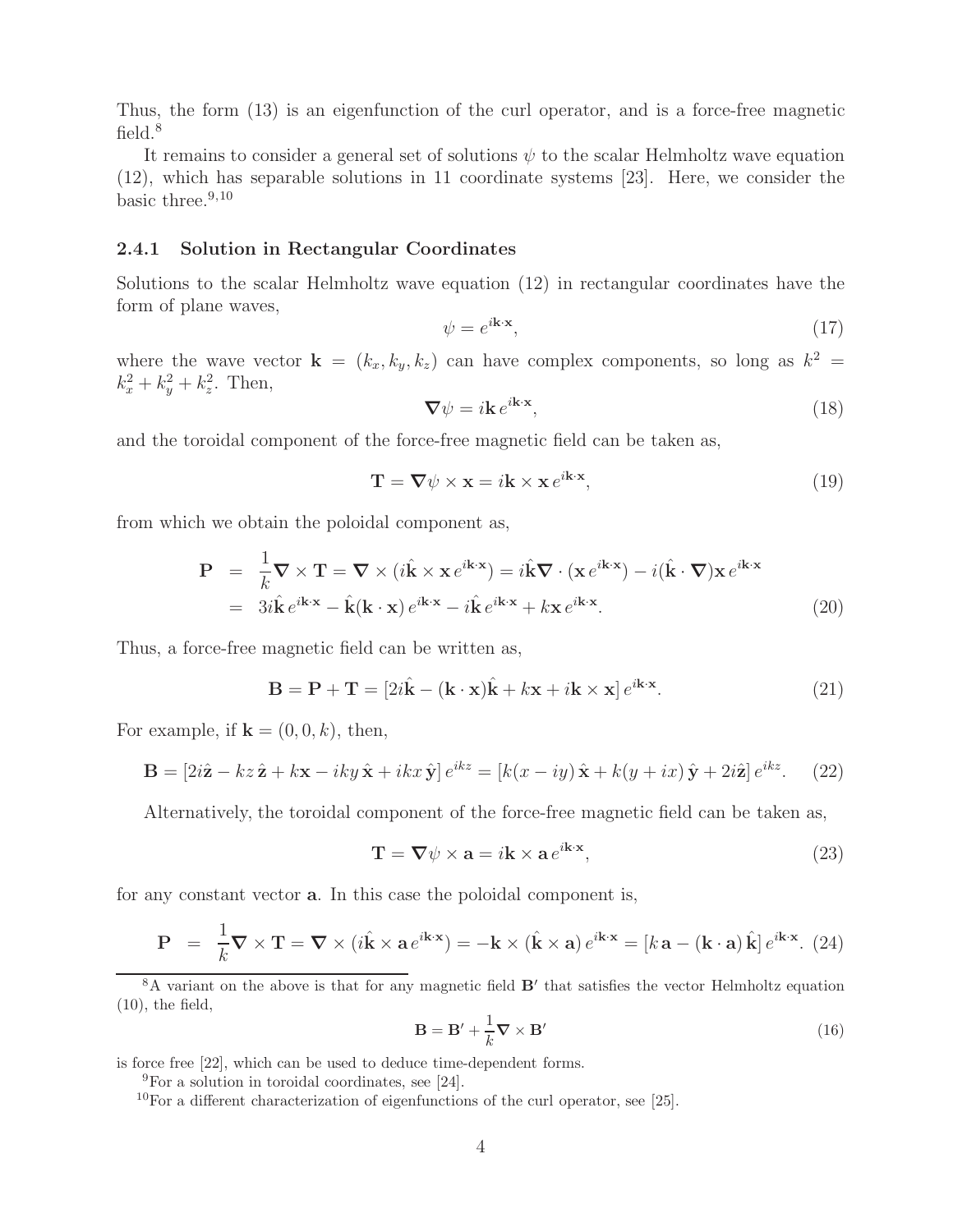Thus, a force-free magnetic field can also be written as,

$$
\mathbf{B} = \mathbf{P} + \mathbf{T} = [k \mathbf{a} - (\mathbf{k} \cdot \mathbf{a}) \hat{\mathbf{k}} + i \mathbf{k} \times \mathbf{a}] e^{i \mathbf{k} \cdot \mathbf{x}}.
$$
 (25)

For example, if  $\mathbf{k} = (0, 0, k)$ , then,

$$
\mathbf{B} = [k\mathbf{a} - k a_z \hat{\mathbf{z}} + ik \hat{\mathbf{z}} \times \mathbf{a}] e^{ikz}.
$$
 (26)

With  $\mathbf{a} = \hat{\mathbf{x}}/k$  we obtain,

$$
\mathbf{B} = (\hat{\mathbf{x}} + i\hat{\mathbf{y}}) e^{ikz},\tag{27}
$$

whose real part is the form  $(5)$ .

#### **2.4.2 Solution in Cylindrical Coordinates**

In cylindrical coordinates  $(\rho, \phi, z)$ , solutions to the Helmholtz equation (12) that are finite on the z-axis can be written (see, for example, sec. 7.1 of  $[19]$ ),

$$
\psi_n = J_n(k_\rho \rho) e^{i(k_z z + n\phi)},\tag{28}
$$

where *n* is a non-negative integer,  $J_n$  is a Bessel function and  $k_{\rho}^2 + k_z^2 = k^2$ . Then,

$$
\nabla \psi_n = \frac{dJ_n(k_\rho \rho)}{d\rho} e^{i(k_z z + n\phi)} \hat{\rho} + \frac{in}{\rho} J_n(k_\rho \rho) e^{i(k_z z + n\phi)} \hat{\phi} + ik_z J_n(k_\rho \rho) e^{i(k_z z + n\phi)} \hat{\mathbf{z}}.
$$
 (29)

We consider only the choice of  $\mathbf{a} = \hat{\mathbf{z}}/k$  in eq. (11), such that,

$$
\mathbf{T}_n = -\frac{in}{kp} J_n(k_\rho \rho) e^{i(k_z z + n\phi)} \hat{\boldsymbol{\rho}} + \frac{dJ_n(k_\rho \rho)}{kd\rho} e^{i(k_z z + n\phi)} \hat{\boldsymbol{\phi}}, \tag{30}
$$

and,

$$
\mathbf{P}_n = -\frac{ik_z}{k^2} \frac{dJ_n(k_\rho \rho)}{d\rho} e^{i(k_z z + n\phi)} \hat{\boldsymbol{\rho}} + \frac{k_z n}{k^2 \rho} J_n(k_\rho \rho) e^{i(k_z z + n\phi)} \hat{\boldsymbol{\phi}} - \frac{k_\rho^2}{k^2} J_n(k_\rho \rho) e^{i(k_z z + n\phi)} \hat{\mathbf{z}}, \quad (31)
$$

noting that Bessel's equation has the form,

$$
\frac{d}{d\rho} \left[ \rho \frac{dJ_n(k_\rho \rho)}{d\rho} \right] = \left( \frac{n^2}{\rho} - k_\rho^2 \rho \right) J_n(k_\rho \rho). \tag{32}
$$

Of, course, the force-free magnetic field has the form, $^{11}$ 

$$
\mathbf{B}_n = \mathbf{P}_n + \mathbf{T}_n. \tag{33}
$$

For example,

$$
\psi_0 = J_0(k_\rho \rho) e^{ik_z z},\tag{34}
$$

$$
\mathbf{B}_0 = \frac{ik_{\rho}k_z}{k^2} J_1(k_{\rho}\rho) e^{ik_z z} \hat{\boldsymbol{\rho}} - \frac{k_{\rho}}{k} J_1(k_{\rho}\rho) e^{ik_z z} \hat{\boldsymbol{\phi}} - \frac{k_{\rho}^2}{k^2} J_0(k_{\rho}\rho) e^{ik_z z} \hat{\mathbf{z}}.
$$
 (35)

In particular, if  $k_z = 0$  then  $k_\rho = k$  and we obtain (to within a minus sign) the form (3),

$$
\mathbf{B}_0(k_z=0) = J_1(k\rho)\,\hat{\boldsymbol{\phi}} + J_0(k\rho)\,\hat{\mathbf{z}},\tag{36}
$$

as found by Lundquist [9].

<sup>&</sup>lt;sup>11</sup>The forms (30)-(31) and (33) are often called the Chandrasekhar-Kendall eigenfunctions, although they were not explicitly displayed in [16]. They form a complete set of eigenfunctions of the curl operator [26].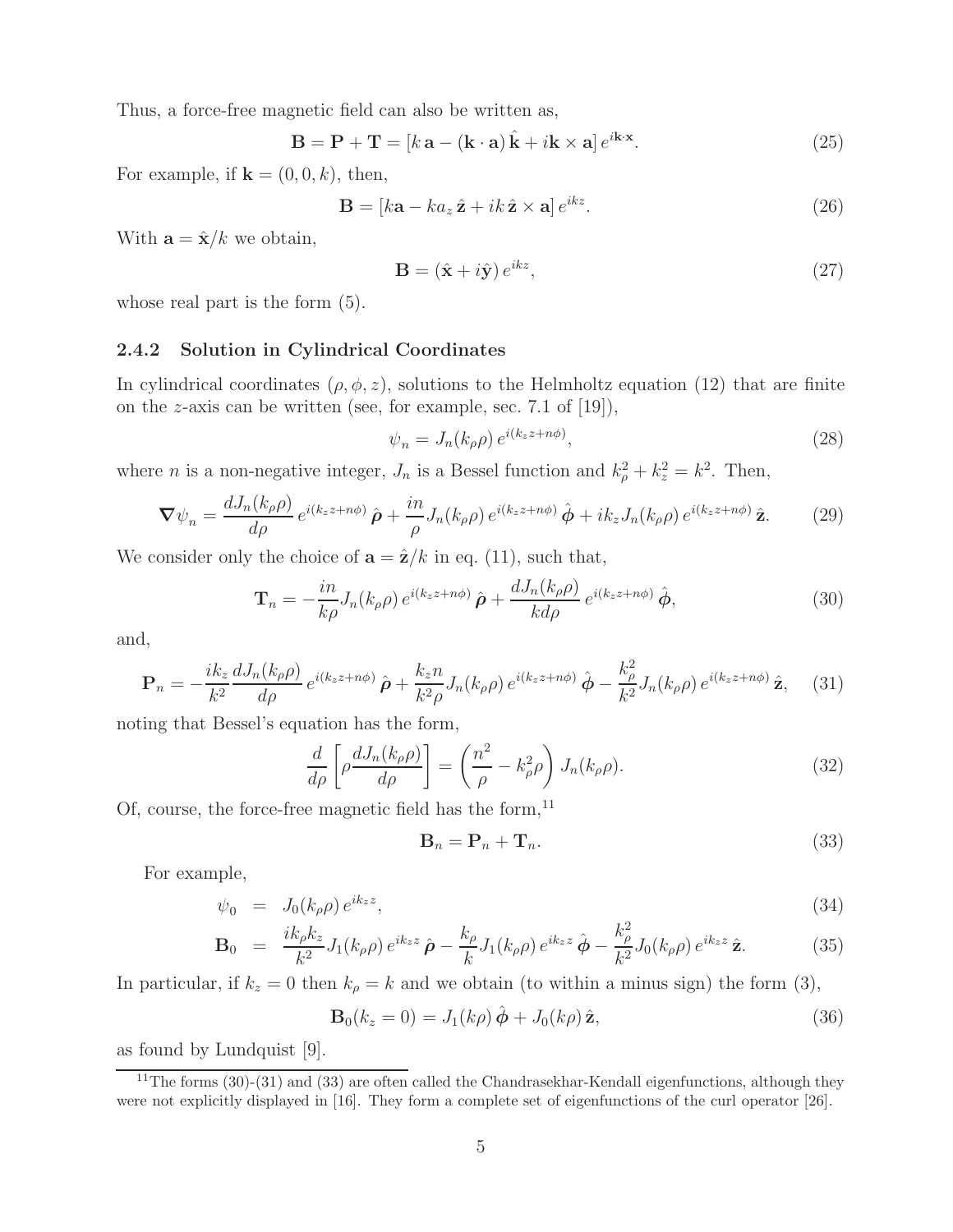#### **2.4.3 Solution in Spherical Coordinates**

In spherical coordinates  $(r, \theta, \phi)$ , solutions to the scalar Helmholtz equation (12) can be written in various ways, as discussed in sec. 7.3 of [19], sec. 9.6 of [27], *etc.* A form that is finite at the origin and on the  $z$ -axis is,

$$
\psi_n^m = j_n(kr) P_n^m(\cos \theta) e^{im\phi}, \qquad (37)
$$

m and n are integers,  $n \geq 0$ ,  $|m| \leq n$ ,  $j_n$  is a so-called spherical Bessel function,

$$
j_0(x) = \frac{\sin x}{x}, \quad j_1(x) = \frac{\sin x}{x^2} - \frac{\cos x}{x}, \quad j_2(x) = \left(\frac{3}{x^2} - \frac{1}{x}\right) \sin x - \frac{3\cos x}{x^2}, \quad \cdots, \quad (38)
$$

and  $P_n^m(y)$  is an associated Legendre function,

$$
P_0^0(y) = 1,
$$
  $P_1^0(y) = y,$   $P_1^{\pm 1}(y) = \pm \sqrt{1 - y^2},$   $P_2^0 = \frac{3y^2 - 1}{2},$  ... (39)

Then,

$$
\nabla \psi_n^m = \frac{\partial \psi_n^m}{\partial r} \hat{\mathbf{r}} + \frac{1}{r} \frac{\partial \psi_n^m}{\partial \theta} \hat{\boldsymbol{\theta}} + \frac{1}{r \sin \theta} \frac{\partial \psi_n^m}{\partial \phi} \hat{\boldsymbol{\phi}} \qquad (40)
$$
  
= 
$$
\frac{dj_n(kr)}{dr} P_n^m(\cos \theta) e^{im\phi} \hat{\mathbf{r}} + \frac{j_n(kr)}{r} \frac{dP_n^m(\cos \theta)}{d\theta} e^{im\phi} \hat{\boldsymbol{\theta}} + \frac{im}{r \sin \theta} j_n(kr) P_n^m(\cos \theta) e^{im\phi} \hat{\boldsymbol{\phi}}.
$$

 $\mathbf{a} = r \hat{\mathbf{r}}$ 

We consider first the choice of  $\mathbf{a} = \mathbf{x} = r \hat{\mathbf{r}}$  in eq. (11), such that [16, 28, 29],

$$
\mathbf{T}_n^m = \frac{im}{\sin \theta} j_n(kr) P_n^m(\cos \theta) e^{im\phi} \hat{\boldsymbol{\theta}} - j_n(kr) \frac{d P_n^m(\cos \theta)}{d\theta} e^{im\phi} \hat{\boldsymbol{\phi}}, \tag{41}
$$

and,

$$
\mathbf{P}_{n}^{m} = \frac{n(n+1)}{kr} j_{n}(kr) P_{n}^{m}(\cos \theta) e^{im\phi} \hat{\mathbf{r}} + \frac{1}{kr} \frac{d[rj_{n}(kr)]}{dr} \frac{dP_{n}^{m}(\cos \theta)}{d\theta} e^{im\phi} \hat{\theta} + \frac{im}{kr \sin \theta} \frac{d[rj_{n}(kr)]}{dr} P_{n}^{m}(\cos \theta) e^{im\phi} \hat{\phi}, \qquad (42)
$$

noting that the associated Legendre functions obey the differential equation,

$$
\frac{1}{\sin\theta} \frac{d}{d\theta} \left( \sin\theta \frac{dP_n^m(\cos\theta)}{d\theta} \right) = \left( \frac{m^2}{\sin^2\theta} - n(n+1) \right) P_n^m(\cos\theta). \tag{43}
$$

Of course, the force-free magnetic fields are,

$$
\mathbf{B}_n^m = \mathbf{P}_n^m + \mathbf{T}_n^m. \tag{44}
$$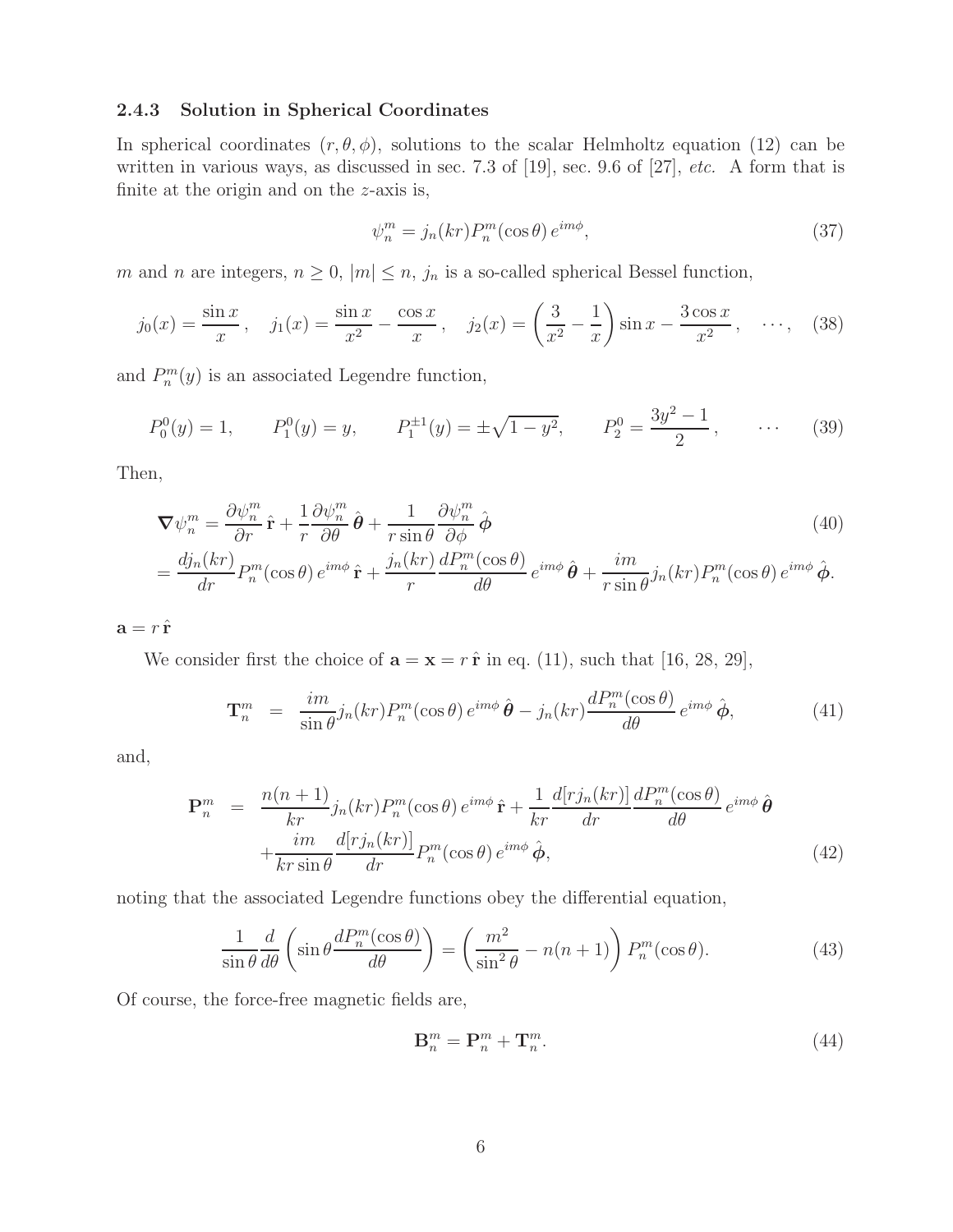For example,

$$
\psi_0^0 = \frac{\sin kr}{kr}, \qquad \mathbf{B}_0^0 = 0,\tag{45}
$$

$$
\psi_1^0 = \left(\frac{\sin kr}{k^2 r^2} - \frac{\cos kr}{kr}\right) \cos \theta, \tag{46}
$$

$$
\mathbf{B}_1^0 = 2\left(\frac{\sin kr}{k^3r^3} - \frac{\cos kr}{k^2r^2}\right)\cos\theta\,\hat{\mathbf{r}} - \left[\frac{\sin kr}{kr}\left(1 - \frac{1}{k^2r^2}\right) + \frac{\cos kr}{k^2r^2}\right]\sin\theta\,\hat{\boldsymbol{\theta}} + \left(\frac{\sin kr}{k^2r^2} - \frac{\cos kr}{kr}\right)\sin\theta\,\hat{\boldsymbol{\phi}}.\tag{47}
$$

For small r, such that  $kr \ll 1$ ,

$$
\mathbf{B}_1^0(kr \ll 1) \approx \frac{2}{3}(\cos\theta \,\hat{\mathbf{r}} - \sin\theta \,\hat{\boldsymbol{\theta}}) - \frac{kr\sin\theta}{3}\,\hat{\boldsymbol{\phi}} = \frac{2}{3}\,\hat{\mathbf{z}} - \frac{kr\sin\theta}{3}\,\hat{\boldsymbol{\phi}}.\tag{48}
$$

 $\mathbf{a} = \hat{\mathbf{z}}$ 

We can also consider that  $\mathbf{a} = \hat{\mathbf{z}} = \cos \theta \, \hat{\mathbf{r}} - \sin \theta \, \hat{\boldsymbol{\theta}}$  in eq. (11) [3], for which,

$$
\mathbf{T} = \frac{1}{r} \frac{\partial \psi}{\partial \phi} \hat{\mathbf{r}} + \frac{\cot \theta}{r} \frac{\partial \psi}{\partial \phi} \hat{\boldsymbol{\theta}} - \left( \sin \theta \frac{\partial \psi}{\partial r} + \frac{\cos \theta}{r} \frac{\partial \psi}{\partial \theta} \right) \hat{\boldsymbol{\phi}}, \tag{49}
$$

and,

$$
\mathbf{P} = -\frac{1}{kr \sin \theta} \left[ \frac{\partial}{\partial \theta} \left( \sin 2\theta \frac{\partial \psi}{\partial r} + \frac{\sin \theta \cos \theta}{r} \frac{\partial \psi}{\partial \theta} \right) + \frac{\cot \theta}{r} \frac{\partial^2 \psi}{\partial \phi^2} \right] \hat{\mathbf{r}} + \frac{1}{kr} \left[ \frac{1}{r \sin \theta} \frac{\partial^2 \psi}{\partial \phi^2} + \sin \theta \frac{\partial}{\partial r} \left( r \frac{\partial \phi}{\partial r} \right) + \cos \theta \frac{\partial^2 \psi}{\partial r \partial \theta} \right] \hat{\boldsymbol{\theta}} + \frac{1}{kr} \left[ \cot \theta \frac{\partial^2 \psi}{\partial r \partial \phi} - \frac{1}{r} \frac{\partial^2 \psi}{\partial \theta \partial \phi} \right] \hat{\boldsymbol{\phi}}.
$$
(50)

For the case of no azimuthal dependence,  $\partial \psi / \partial \phi = 0$ , the force-free magnetic field has the form,

$$
\mathbf{B} = \mathbf{P} + \mathbf{T} = \frac{1}{kr^2 \sin \theta} \frac{\partial \Psi}{\partial \theta} \hat{\mathbf{r}} - \frac{1}{kr \sin \theta} \frac{\partial \Psi}{\partial r} \hat{\boldsymbol{\theta}} + \frac{1}{r \sin \theta} \Psi \hat{\boldsymbol{\phi}},
$$
(51)

where,  $12$ 

$$
\Psi = -\left(r\sin^2\theta \frac{\partial \psi}{\partial r} + \sin\theta\cos\theta \frac{\partial \psi}{\partial \theta}\right) = -\rho \frac{\partial \psi}{\partial \rho},\qquad(53)
$$

<sup>12</sup>The function  $\Psi$  is akin to a stream function in fluid dynamics, as discussed in secs. 4.5 and 5.1 of [2]. Of course,  $\Psi = -\rho \frac{\partial \psi}{\partial \rho}$  can also be introduced in cylindrical coordinates (sec. 2.4.2) in case of azimuthal symmetry, for which,

$$
\mathbf{B} = \mathbf{P} + \mathbf{T} = \frac{1}{k\rho} \frac{\partial \Psi}{\partial z} \hat{\boldsymbol{\rho}} + \frac{1}{\rho} \Psi \hat{\boldsymbol{\phi}} + \frac{1}{k\rho} \frac{\partial \Psi}{\partial \rho} \hat{\mathbf{z}}.
$$
 (52)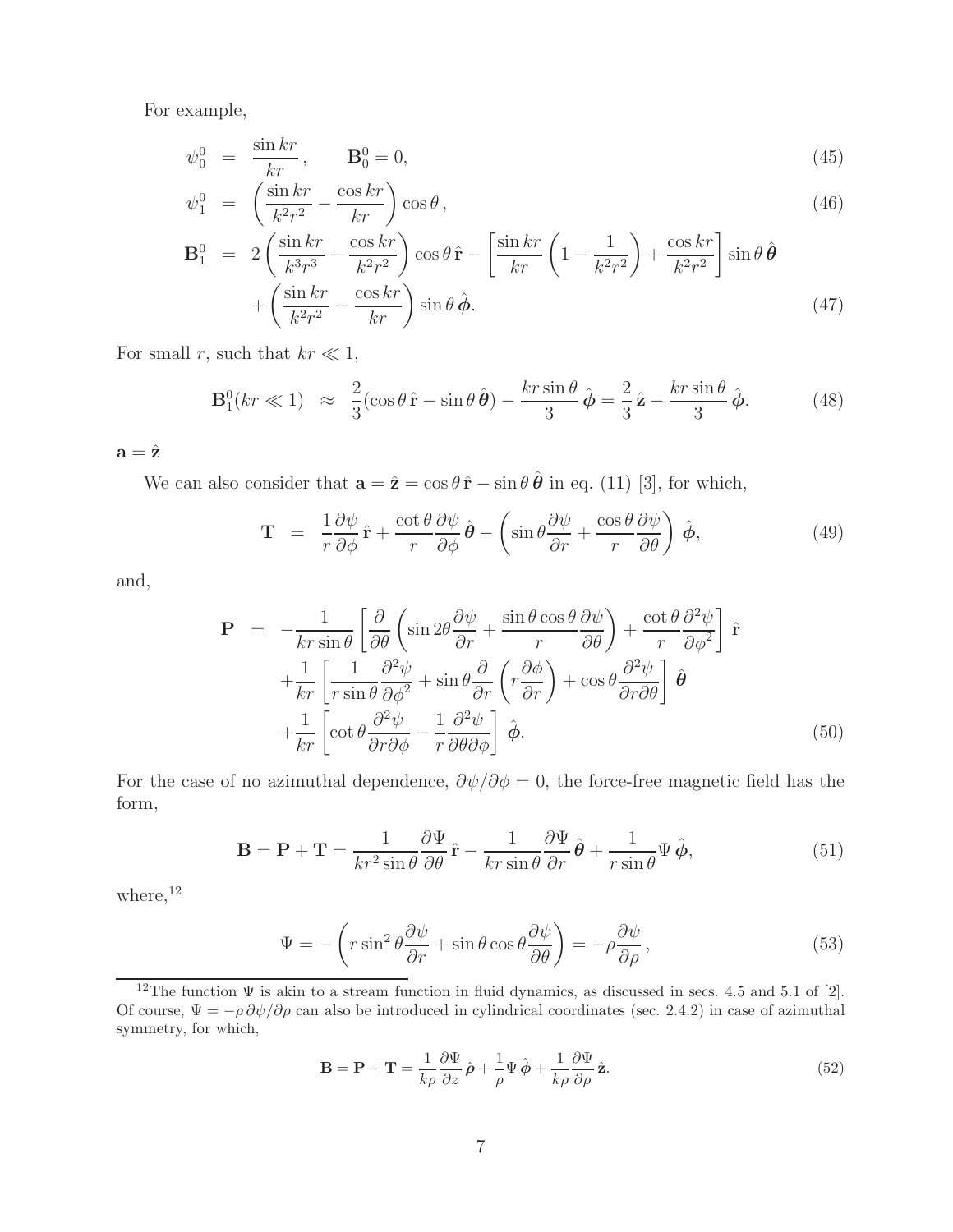with  $\rho = r \sin \theta$ . Then, since  $(\nabla \times \mathbf{B})_{\phi} = kB_{\phi}$ , the auxiliary function  $\Psi$  obeys the differential equation,

$$
\frac{\partial^2 \Psi}{\partial r^2} + \frac{\sin \theta}{r^2} \frac{\partial}{\partial \theta} \left( \frac{1}{\sin \theta} \frac{\partial \Psi}{\partial \theta} \right) + k^2 \Psi = 0.
$$
 (54)

For example,

$$
\Psi_0 = \frac{\sin kr}{k}, \qquad \mathbf{B}_0 = -\frac{\cos kr}{kr \sin \theta} \hat{\boldsymbol{\theta}} + \frac{\sin kr}{kr \sin \theta} \hat{\boldsymbol{\phi}}, \tag{55}
$$

$$
\Psi_1 = \frac{\sin kr}{k} \cos \theta, \qquad \mathbf{B}_1 = -\frac{\sin kr}{k^2 r^2} \hat{\mathbf{r}} - \frac{\cos kr}{kr} \cot \theta \, \hat{\boldsymbol{\theta}} + \frac{\sin kr}{kr} \cot \theta \, \hat{\boldsymbol{\phi}}, \tag{56}
$$

$$
\Psi_2 = \left(\frac{\sin kr}{k^2 r^2} - \frac{\cos kr}{kr}\right) \sin^2 \theta, \qquad (57)
$$

$$
\mathbf{B}_{2} = 2\left(\frac{\sin kr}{k^{3}r^{3}} - \frac{\cos kr}{k^{2}r^{2}}\right)\cos\theta\,\hat{\mathbf{r}} - \left[\frac{\sin kr}{kr}\left(1 - \frac{1}{k^{2}r^{2}}\right) + \frac{\cos kr}{k^{2}r^{2}}\right]\sin\theta\,\hat{\boldsymbol{\theta}} + \left(\frac{\sin kr}{k^{2}r^{2}} - \frac{\cos kr}{kr}\right)\sin\theta\,\hat{\boldsymbol{\phi}} = \mathbf{B}_{1}^{0}.\tag{58}
$$

Note that  $\mathbf{B}_0$  and  $\mathbf{B}_1$  are infinite on the z-axis, which reminds us that the  $P_n^m$  in eq. (37) could also be the associated Legendre functions of the second kind,  $Q_n^m$ .<sup>13</sup>

The fields obtained using  $\mathbf{a} = r\hat{\mathbf{r}}$  are not independent of those found using  $\mathbf{a} = \hat{\mathbf{z}}$ . It is shown in [29] that the former set of fields is complete.

### **2.5 Exponential Decay of a Force-Free Magnetic Field**

The fourth Maxwell equation relates the curl of the magnetic field to the conduction current **J** and the so-called displacement current  $\epsilon_0 \frac{\partial \mathbf{E}}{\partial t}$ ,

$$
\nabla \times \mathbf{B} = \mu_0 \left( \mathbf{J} + \epsilon_0 \frac{\partial \mathbf{E}}{\partial t} \right).
$$
 (59)

In astrophysical situations the time dependence of the currents and fields may be sufficiently slow that the displacement-current term in eq. (59) can be neglected. In this case we can write,

$$
\mathbf{J}(t) \approx \frac{1}{\mu_0} \nabla \times \mathbf{B}(t). \tag{60}
$$

If the currents flow in a medium of electrical conductivity  $\sigma$ , they are related to the electric field by  $J = \sigma E$ , and eq. (60) tells us that,

$$
\mathbf{E}(t) \approx \frac{1}{\mu_0 \sigma} \mathbf{\nabla} \times \mathbf{B}(t). \tag{61}
$$

<sup>&</sup>lt;sup>13</sup>The form  $\mathbf{B}_0$  is probably what was meant to have been found in sec. III(a) of [12].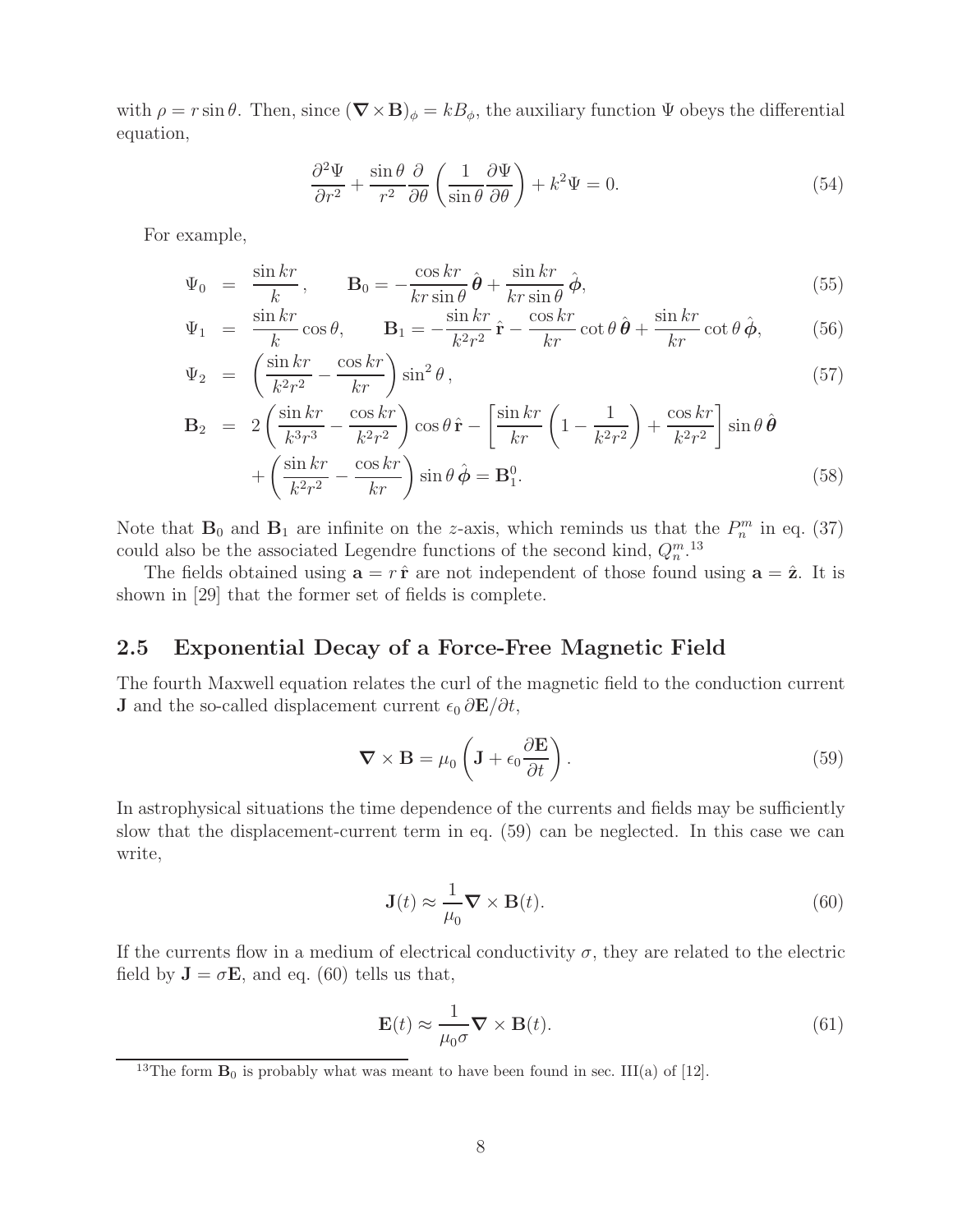Faraday's law then gives,

$$
\frac{\partial \mathbf{B}}{\partial t} = -\nabla \times \mathbf{E} \approx -\frac{1}{\mu_0 \sigma} \nabla \times (\nabla \times \mathbf{B}) = \frac{1}{\mu_0 \sigma} \nabla^2 \mathbf{B}.
$$
 (62)

If the quasistatic magnetic field is force-free, then from eq. (10) we have,

$$
\frac{\partial \mathbf{B}}{\partial t} \approx -\frac{k^2}{\mu_0 \sigma} \mathbf{B},\tag{63}
$$

such that [9],

$$
\mathbf{B}(\mathbf{x},t) \approx \mathbf{B}_0(\mathbf{x}) e^{-k^2 t/\mu_0 \sigma},\tag{64}
$$

where  $B_0(x)$  is a static, force-free magnetic field. Hence, if a force-free magnetic field could be established in a (poorly) conducting medium, it would decay away slowly without change to its spatial configuration [9].

# **References**

- [1] N.A. Salingaros, *Lorentz force and magnetic stress in force-free configurations*, Appl. Phys. Lett. **56**, 617 (1990), http://kirkmcd.princeton.edu/examples/EM/salingaros\_apl\_56\_617\_90.pdf
- [2] O. Bjørgum, *On Beltrami Vector Fields and Flows, Part I. A Comparative Study of Some Basic Types of Vector Fields*, U. Bergen Arbok No. 1 (1951), http://kirkmcd.princeton.edu/examples/fluids/bjorgum\_uba\_1\_51.pdf
- [3] O. Bjørgum and T. Godal, *On Beltrami Vector Fields and Flows, Part II. The case when*  $\Omega$  *is constant in space*, U. Bergen Arbok No. 13 (1952), http://kirkmcd.princeton.edu/examples/fluids/bjorgum\_uba\_13\_52.pdf
- [4] P.R. Baldwin and G.M. Townsend, *Complex Trkalian fields and solutions to Euler's equations for the ideal fluid*, Phys. Rev. E **51**, 2059 (1995), http://kirkmcd.princeton.edu/examples/EM/baldwin\_pre\_51\_2059\_95.pdf
- [5] T.G. Cowling, *The Magnetic Field of Sunspots*, Month. Not. Roy. Astr. Soc. **94**, 39 (1933), http://kirkmcd.princeton.edu/examples/EM/cowling\_mnras\_94\_39\_33.pdf
- [6] T.G. Cowling, *The Dynamo Maintenance of Steady Magnetic Fields*, Quart. J. Mech. Appl. Phys. **10**, 129 (1957), http://kirkmcd.princeton.edu/examples/EM/cowling\_qjmap\_10\_129\_57.pdf
- [7] G.E. Backus and S. Chandrasekhar, *On Cowling's Theorem on the Impossibility of Self-Maintained Axisymmetric Homogeneous Dynamos*, Proc. Nat. Acad. Sci. **42**, 105 (1956), http://kirkmcd.princeton.edu/examples/EM/backus\_pnas\_42\_105\_56.pdf
- [8] K.T. McDonald, *Faraday's Law*, Ph206/501 Lecture 9, http://kirkmcd.princeton.edu/examples/ph501/ph501lecture9.pdf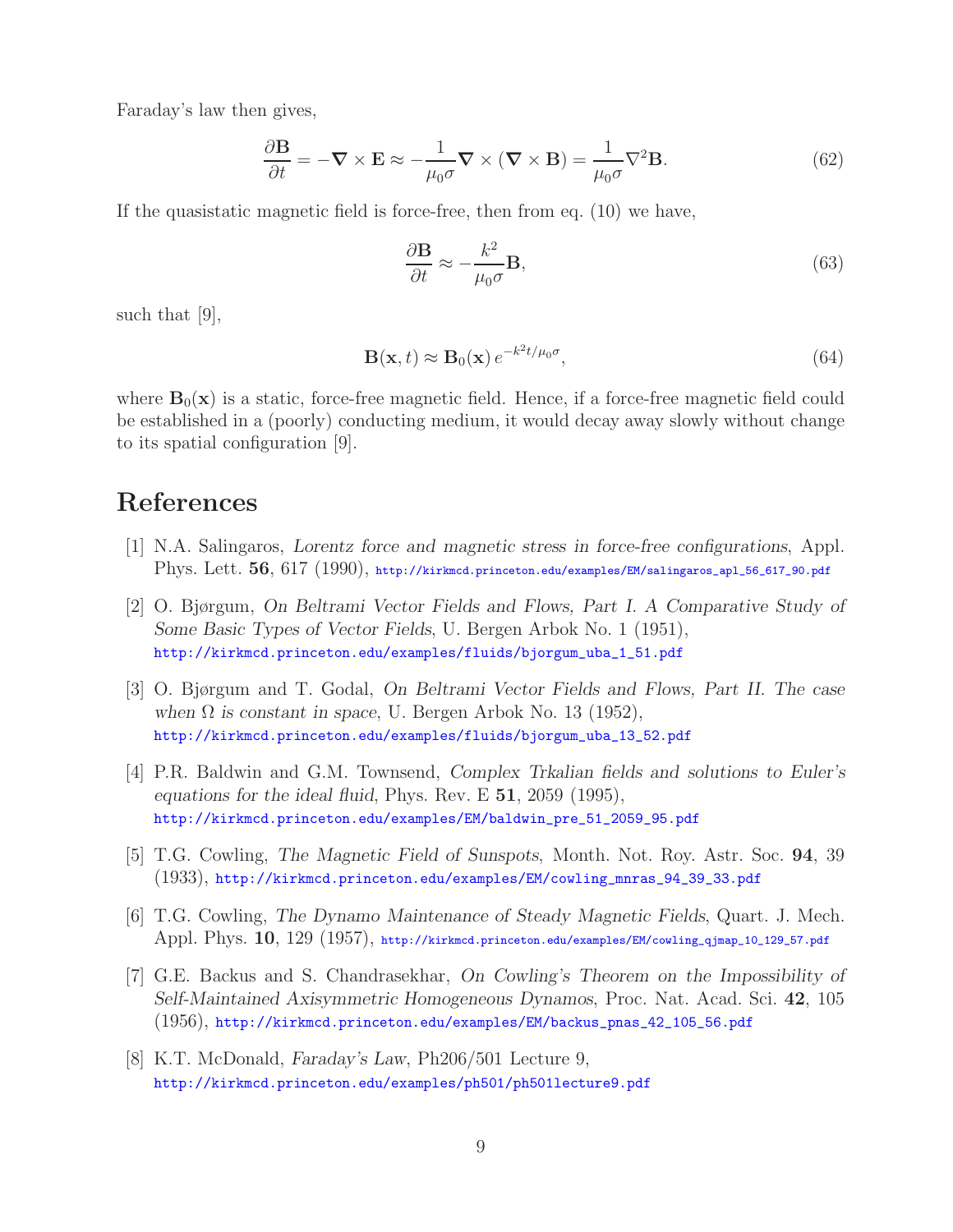- [9] S. Lundquist, *Magneto-hydrostatic fields*, Ark. Fys. **35**, 361 (1950), http://kirkmcd.princeton.edu/examples/EM/lundquist\_af\_35\_361\_50.pdf
- [10] S. Lundquist, *On the Stability of Magneto-Hydrostatic Fields*, Phys. Rev. **83**, 107 (1951), http://kirkmcd.princeton.edu/examples/EM/lundquist\_pr\_83\_307\_51.pdf
- [11] I.S. Gromecki, *Some types of motion of an incompressible fluid* (in Russian), Izvjestiya i ucenya zapiski imperatorskago Kazanskago oniversiteta **50**, 1 (1881).
- [12] G.F. Freire, *Force-Free Magnetic-Field Problem*, Am. J. Phys. **34**, 567 (1966), http://kirkmcd.princeton.edu/examples/EM/freire\_ajp\_34\_567\_66.pdf
- [13] R. Lüst and A. Schlüter, *Kraftfrei Magnetfelder*, Z. Astro. **34**, 263 (1954), http://kirkmcd.princeton.edu/examples/EM/lust\_za\_34\_263\_54.pdf
- [14] S. Chandrasekhar, *On Force-Free Magnetic Fields*, Proc. Nat. Acad. Sci. **42**, 1 (1956), http://kirkmcd.princeton.edu/examples/EM/chandrasekhar\_pnas\_42\_1\_56.pdf
- [15] S. Chandrasekhar, *Axisymmetric Magnetic Fields and Fluid Motions*, Ap. J. **124**, 232  $(1956)$ , http://kirkmcd.princeton.edu/examples/EM/chandrasekhar\_apj\_124\_232\_56.pdf
- [16] S. Chandrasekhar and P.C. Kendall, *On Force-Free Magnetic Fields*, Ap. J. **126**, 457 (1957), http://kirkmcd.princeton.edu/examples/EM/chandrasekhar\_apj\_126\_457\_57.pdf
- [17] S. Chandrasekhar and L. Woltjer, *On Force-Free Magnetic Fields*, Proc. Nat. Acad. Sci. **44**, 285 (1958), http://kirkmcd.princeton.edu/examples/EM/chandrasekhar\_pnas\_44\_285\_58.pdf
- [18] W.W. Hansen, *A New Type of Expansion in Radiation Problems*, Phys. Rev. **47**, 139 (1935), http://kirkmcd.princeton.edu/examples/EM/hansen\_pr\_47\_139\_35.pdf *Transformations Useful in Certain Antenna Calculations*, J. Appl. Phys. **8**, 282 (1937), http://kirkmcd.princeton.edu/examples/EM/hansen\_jap\_8\_282\_37.pdf
- [19] J.A. Stratton, *Electromagnetic Theory* (McGraw-Hill, 1941), http://kirkmcd.princeton.edu/examples/EM/stratton\_electromagnetic\_theory.pdf
- [20] W.M. Elasser, *Induction Effects in Terrestrial Magnetism*, Phys. Rev. **69**, 106 (1946), http://kirkmcd.princeton.edu/examples/EM/elasser\_pr\_69\_106\_46.pdf
- [21] K.T. McDonald, *The Helmholtz Decomposition and the Coulomb Gauge* (Apr. 7, 2008), http://kirkmcd.princeton.edu/examples/helmholtz.pdf
- [22] C. Chu and T. Ohkawa, *Transverse Electromagnetic Waves with* **E B**, Phys. Rev. Lett. **48**, 838 (1982), http://kirkmcd.princeton.edu/examples/EM/chu\_prl\_48\_837\_82.pdf
- [23] L.P. Eisenhart, *Separable Systems of St¨ackel*, Ann. Math. **33**, 284 (1934), http://kirkmcd.princeton.edu/examples/EM/eisenhart\_am\_35\_284\_34.pdf
- [24] G.J. Buck, *Force-Free Magnetic-Field Solution in Toroidal Coordinates*, J. Appl. Phys. **36**, 2231 (1965), http://kirkmcd.princeton.edu/examples/EM/buck\_jap\_36\_2231\_65.pdf